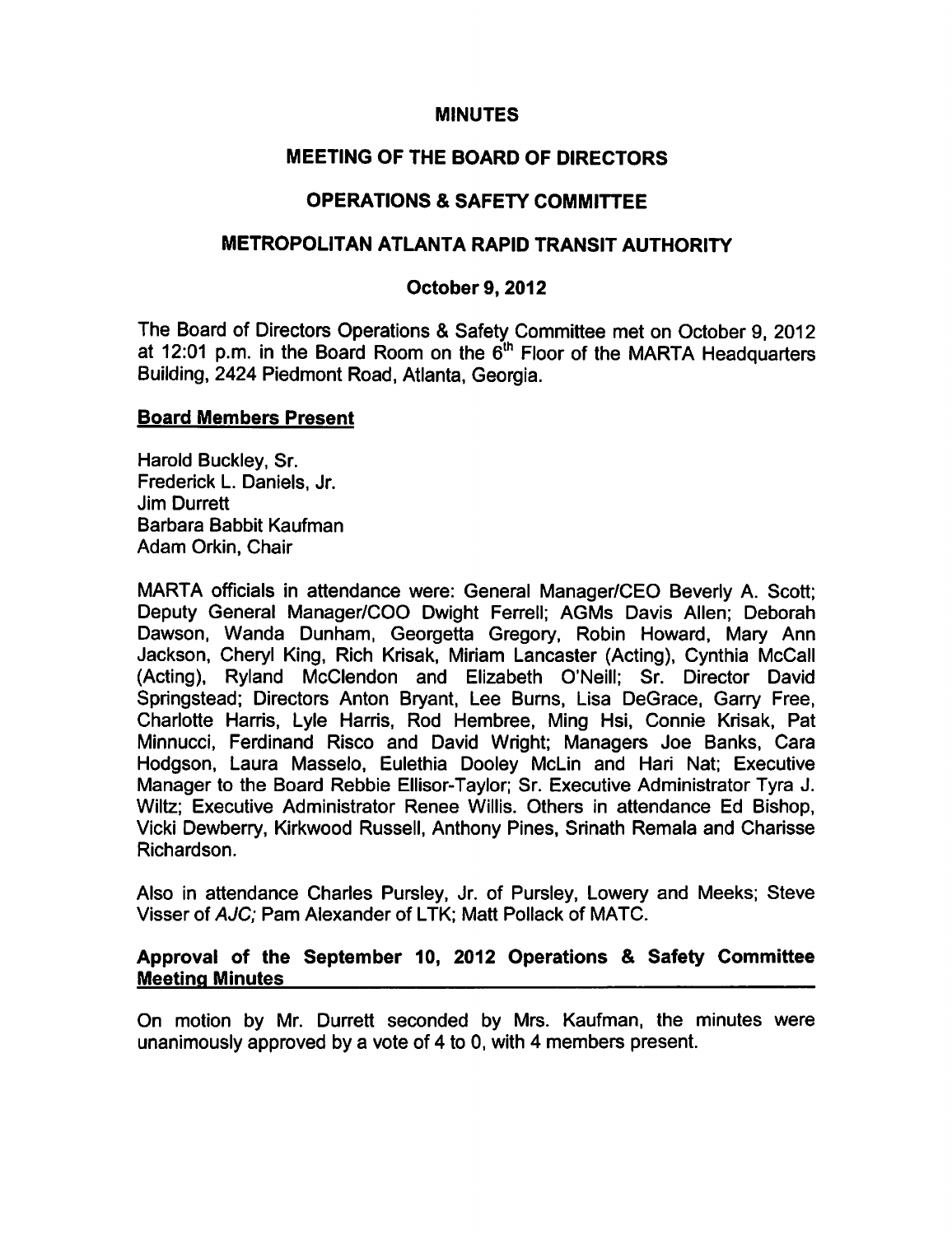### Resolution Authorizing Award of an Intergovernmental Agreement for Transit Operator Training Courses. RFP P27849

Mr. Wright presented this resolution for Board of Directors' approval authorizing the General Manager, or her delegate, to enter into a three-year Intergovernmental Agreement (IGA) with Georgia Piedmont Technical College for Transit Coach Operator Training, Mobility Operator Training and general employee CDL Training, in the amount not to exceed \$900,000.

Mr. Orkin said in lieu of having a new GM step in next year is there a need to lessen his plate by lessening the amount of years on this contract or give us the ability after the first year to opt out of this contract or are you guys okay with having a three-year contract.

Mr. Wright said with the Intergovernmental Agreement MARTA is not obligated and can opt out at any. If the new General Manager wants to bring it all in house MARTA has that capability also.

Mr. Durrett asked why an Intergovernmental Agreement.

Mr. Wright said Georgia Piedmont Technical College is State agency. The IGA was recommended by MARTA's internal counsel as the best method.

On motion by Mr. Durrett seconded by Mr. Daniels, the resolution was unanimously approved by a vote of 4 to 0, with 4 members present.

## Resolution Authorizing Award of a Contract for System-Wide Running Rail Grinding/Milling Services. CP B26649

Mr. Free presented this resolution for Board of Directors' approval authorizing the General Manager/CEO or her delegate to award a contract to Loram Maintenance of Way, Inc. for the procurement of System-Wide Running Rail Grinding/Milling Services in the amount of \$599,900.

Mr. Daniels asked why is there no DBE goal.

Mr. Free said it is a very specialized work.

On motion by Mr. Durrett seconded by Mr. Daniels, the resolution was unanimously approved by a vote of 4 to 0, with 4 members present.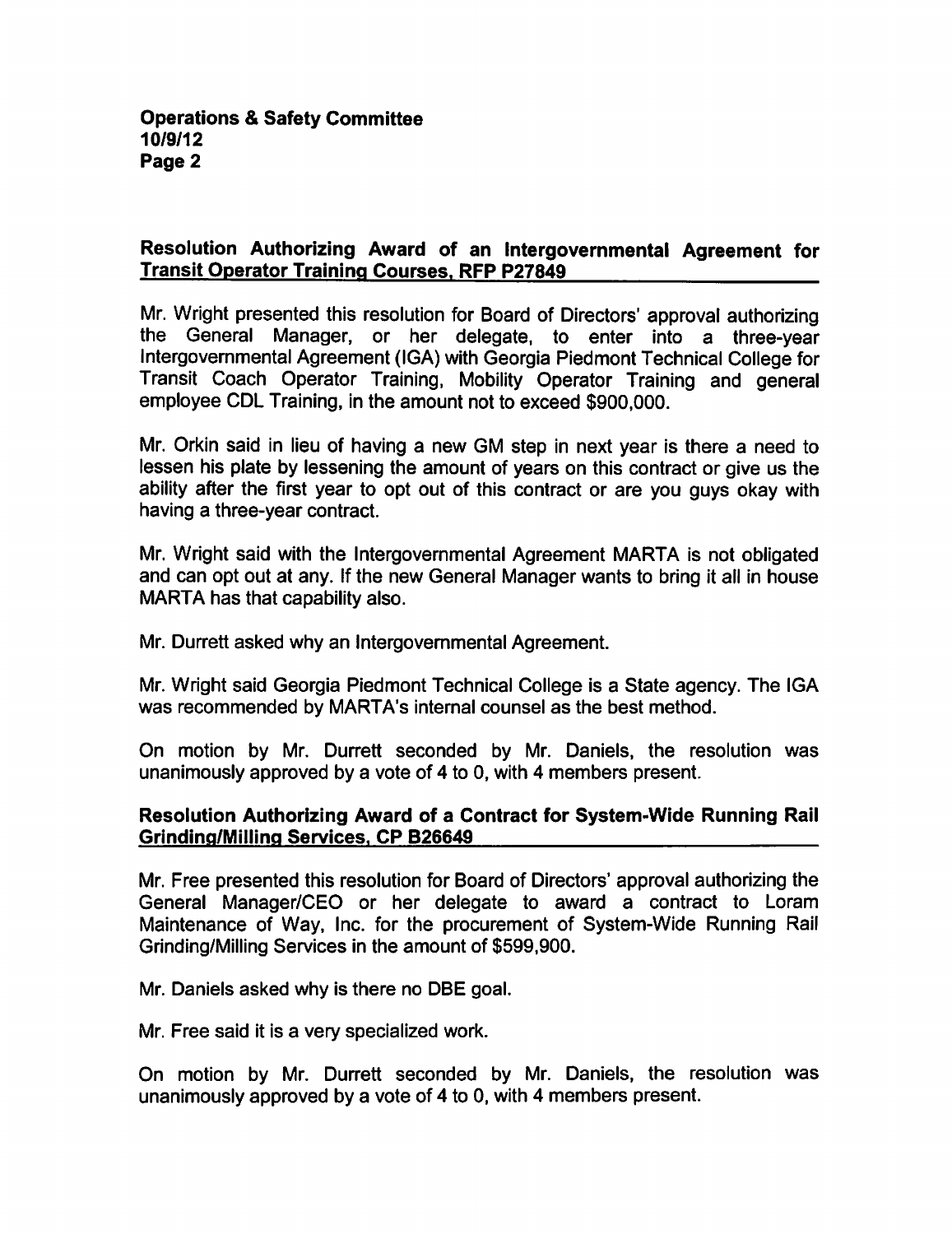# Resolution Authorizing Award of a Contract for System-Wide Tunnel Lighting Upgrades. CP B19735

Mr. Free presented this resolution for Board of Directors' approval authorizing the General Manager/CEO or her delegate to award a contract to Excel Electrical Technologies, Inc. for the procurement of System Wide Tunnel Lighting Upgrades in the amount of \$8,800,000 and 5% contingency amount of \$440,000.

The procurement will be funded with the following grants: Department of Homeland Security (Transit Security Grant), Federal Transit Authority (Urbanized Area Formula Grant) and MARTA Local Capital funds from the approved Fiscal Year 2013 Capital Budget.

Mr. Daniels asked what is the cost breakdown of funds from Homeland Security, FTA and MARTA.

Mr. Free said staff would provide that information.

On motion by Mr. Durrett seconded by Mr. Daniels, the resolution was unanimously approved by a vote of  $4$  to 0, with  $4$  members present.

## Resolution to Accept the Contract for Project B5207, Garnett, Avondale, West Lake and Oakland City Stations Lighting Upgrades (Close-Out)

Mr. Minnucci presented this resolution for Board of Directors' approval authorizing Final Acceptance for Project 85207, Garnett, Avondale, West Lake and Oakland City Stations Lighting Upgrades in the amount of \$2,968,428.34.

Mr. Durrett asked when was the work completed.

Mr. Minnucci said August 29, 2008.

Mr. Daniels said why did take four years to close-out.

Mr. Howard said the Audit department experienced a backlog. Currently, all but three items have been closed out. Staff is working to get the process revamped to prevent another backlog.

Mr. Daniels asked staff to include a narrative as to why they are late so that documentation can be on file.